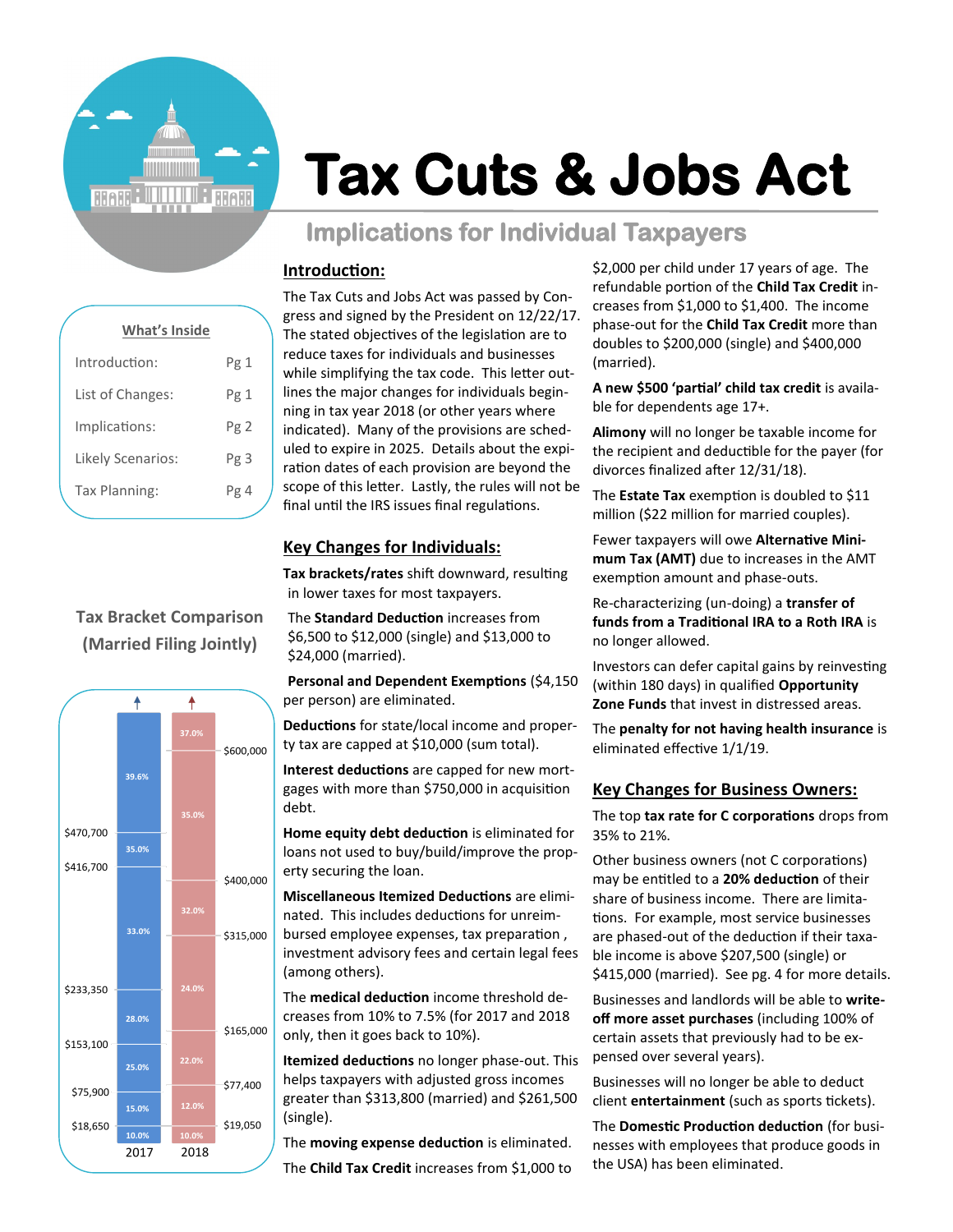# **Page 2 Tax Cuts & Jobs Act**

#### **Key Implications:**

**Most taxpayers will get a break** under the new plan. Page 3 of this newsletter quantifies how much some may save. Let's first take a broader look at some of the winners & losers:

#### **Winners:**

**High income taxpayers** benefit because their itemized deductions don't phase-out. Their upper bracket also reduces to 37% (from 39.6%). The threshold for the upper bracket was also raised to \$500,000 (single) and \$600,000 (married).

**Middle income taxpayers** benefit from raising the upper income limits for both the Child Tax Credit and the AMT.

**Low income taxpayers** benefit from the increased Standard Deduction and refundable Child Tax Credit.

**Taxpayers with very low itemized deductions** (e.g. renters, home owners without a mortgage, residents of low/no tax states) will benefit.

**Students** benefit because none of the education deductions or credits were reduced or eliminated.

**Recipients of alimony** from a divorce finalized AFTER 12/31/18 benefit because they don't have to pay tax on the income.

**Payers of alimony** from a divorce finalized BEFORE 1/1/19 benefit because they finalized the divorce before the rules changed and they can deduct the payments.

**Large estates** benefit from the doubling of the Estate Tax threshold.

**Business owners** benefit from the lower tax rates (for corporations) and deductions (for sole proprietors, s corporations, and partnerships). Business owners and landlords will also be able to write-off greater amounts (and more types) of asset purchases.

**Taxpayers with very high medical bills** will likely get a deduction (depending on their income levels) for 2017 /2018.

**Taxpayers without health insurance** benefit because they won't have to pay the penalty for not having insurance (beginning in 2019).

**Investors** that want to defer capital gains win if they reinvest the gains (within 180 days) into an Opportunity Zone fund.

#### **Losers:**

**Home owners** in high property tax areas will lose-out due to the \$10,000 cap on state/local/property tax deductions. **Taxpayers in high tax states** will lose-out for the same reason.

**Home owners in expensive real estate markets** will not be able to deduct all of their interest if they take on greater than \$750,000 in mortgage debt.

**Taxpayers that donate to charity** may no longer benefit (tax wise) due to the increased standard deduction. See page 4 for ideas to help charitable givers.

Most **service business owners** with taxable income greater than \$207,500 (single) or \$415,000 (married) will lose-out on the 20% business income deduction.

**Large families** will lose out on \$4,150 in exemptions for each dependent. The increase in the Standard Deduction will not be enough to make up the difference for families with 3+ dependents.

**People with home equity loans** that were not used to buy/build/improve the home will lose-out on the interest deduction.

**Employees that are not reimbursed** for business related expenses will not be able to deduct their out of pocket costs. This includes a variety of qualifying expenses such as; professional union dues, equipment, continuing education, personal vehicle mileage, travel, meals & entertainment. See page 4 for ideas to help employees with unreimbursed expenses.

**Employers that make goods here in the USA** lose-out because the Domestic Production Deduction was eliminated.

**Bicycle commuters** lose the \$20/month pre-tax bicycle expense reimbursement fringe benefit.

**Taxpayers WITH health insurance** will likely have to pay higher premiums due to healthy people leaving the insurance pool (due to the elimination of the penalty).

Taxpayers that are **not reimbursed for moving expenses** lose a deduction.



**Investors that convert funds from a Traditional IRA to a Roth IRA** lose a safety net. They can no longer put the money back.

**Future taxpayers** will lose-out because they will have to foot the bill for the \$1.5 trillion increase in the federal deficit/debt. Adding insult to injury, many of the tax cuts expire in 2025.

**All taxpayers** (present & future) that were hoping that the tax code would be simplified to the point where a return could be filed on a postcard did not get their wish. Rather, the tax code was made more complicated due to new rules for individuals and business entities. Tax matters are complicated further by the fact that few of the provisions were made permanent.

> **Most taxpayers were given a nice break with the new tax laws.**

**A few groups of taxpayers lost-out due to eliminated or capped exemptions and/or deductions.**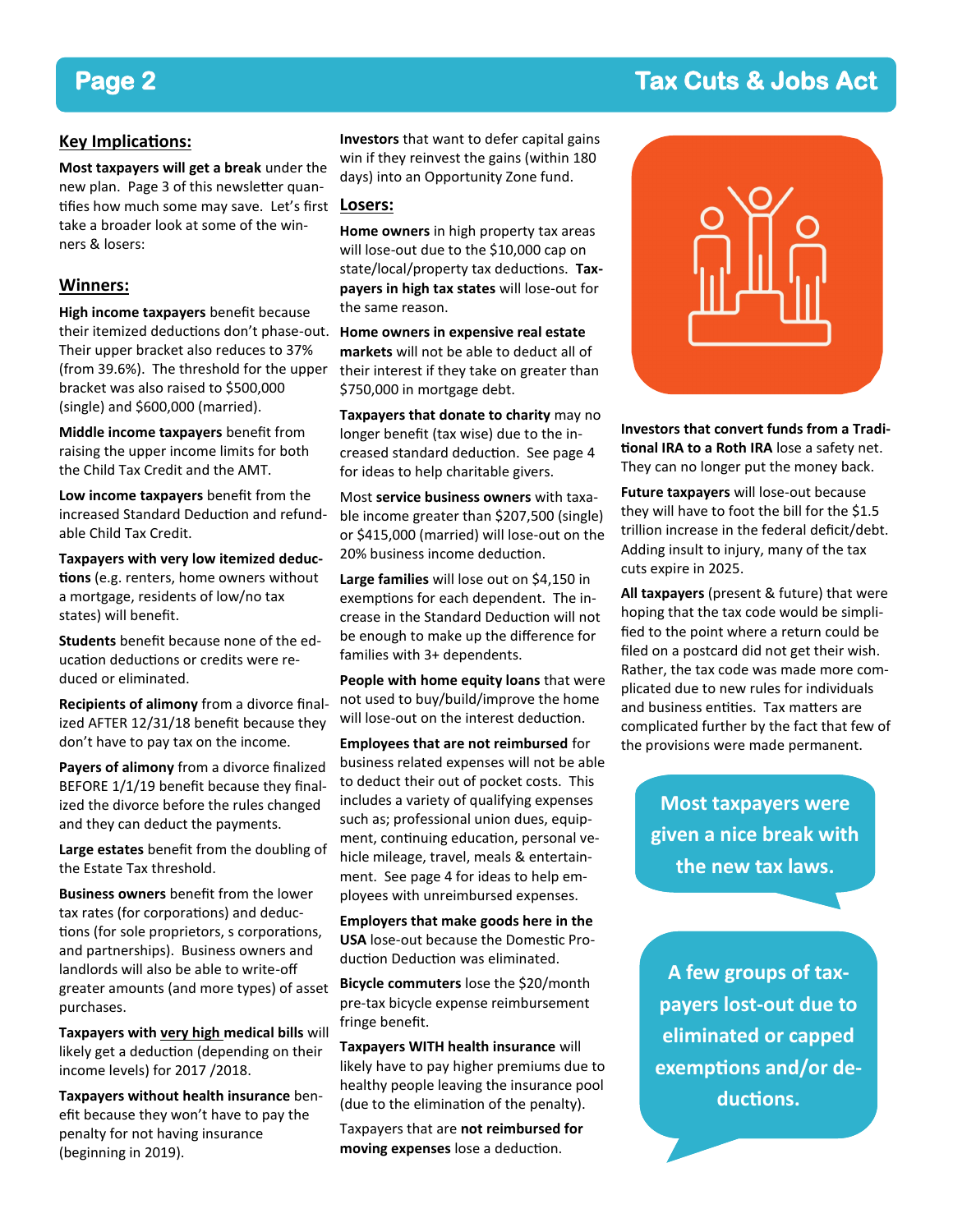## **Page 3 Tax Cuts & Jobs Act**

The non-partisan Tax Policy Center estimates that 80% of taxpayers will get a tax break, and the average taxpayer will save about \$1,600 under the new plan. Let's look at a wide variety of different taxpayers and see how they compare.

The following scenarios are intentionally over-simplified and the reported tax savings are approximated (and rounded to the closest \$100). Even if your situation seems similar you will get different results to what is reported here.

Married filing jointly 2 dependents under 17 Income (AGI) = \$150,000 California residents Property taxes = \$5,000 Mortgage interest = \$12,000 Charitable contributions = \$2,500 **Approx. Change: save \$3,000**

Filing status: Married filing jointly 2 dependents under 17 Income (AGI) = \$150,000 Texas residents Property taxes = \$5,200 Mortgage interest = \$10,000 Charitable contributions = \$3,500 **Approx. Change: save \$3,400**



Filing status: Single No dependents Income (AGI) = \$80,000 Georgia resident Takes the Standard Deduction **Approx. Change: save \$2,100**

Filing status: Head of household 1 dependent under 17 Income (AGI) = \$100,000 Ohio resident Takes the Standard Deduction **Approx. Change: save \$4,100**

Filing status: Head of household 2 dependents under 17 Income (AGI) = \$35,000 Florida resident Takes the Standard Deduction **Approx. Change: save \$2,000**

Filing status: Single Sole proprietor/self employed Income (AGI) = \$150,000 California resident Property taxes = \$5,000 Mortgage interest = \$12,000 Charitable contributions = \$0 **Approx. Change: save \$8,500**

Filing status: Single Retired, no dependents Income (AGI) = \$40,000 Maine resident Property taxes = \$5,000 No mortgage Charitable contributions = \$5,100 **Approx. Change: No change**



Filing status: Head of Household 1 dependent age 17+ Income (AGI) = \$135,000 Illinois resident Property taxes = \$7,000 Mortgage interest = \$11,000 Charitable contributions = \$2,000 Unreimbursed employee business expenses = \$9,800 **Approx. Change: lose \$1,900**

Filing status: Married filing jointly 3 dependents 17+ Income (AGI) = \$135,000 Minnesota resident Property taxes = \$6,500 Mortgage interest = \$7,500 Charitable contributions = \$5,000 **Approx. Change: lose \$1,100**

Filing status: Single No dependents Income (AGI) = \$400,000 New York City resident Property taxes = \$5,000 Mortgage interest = \$22,500 Charitable contributions = \$4,500 **Approx. Change: lose \$2,100**